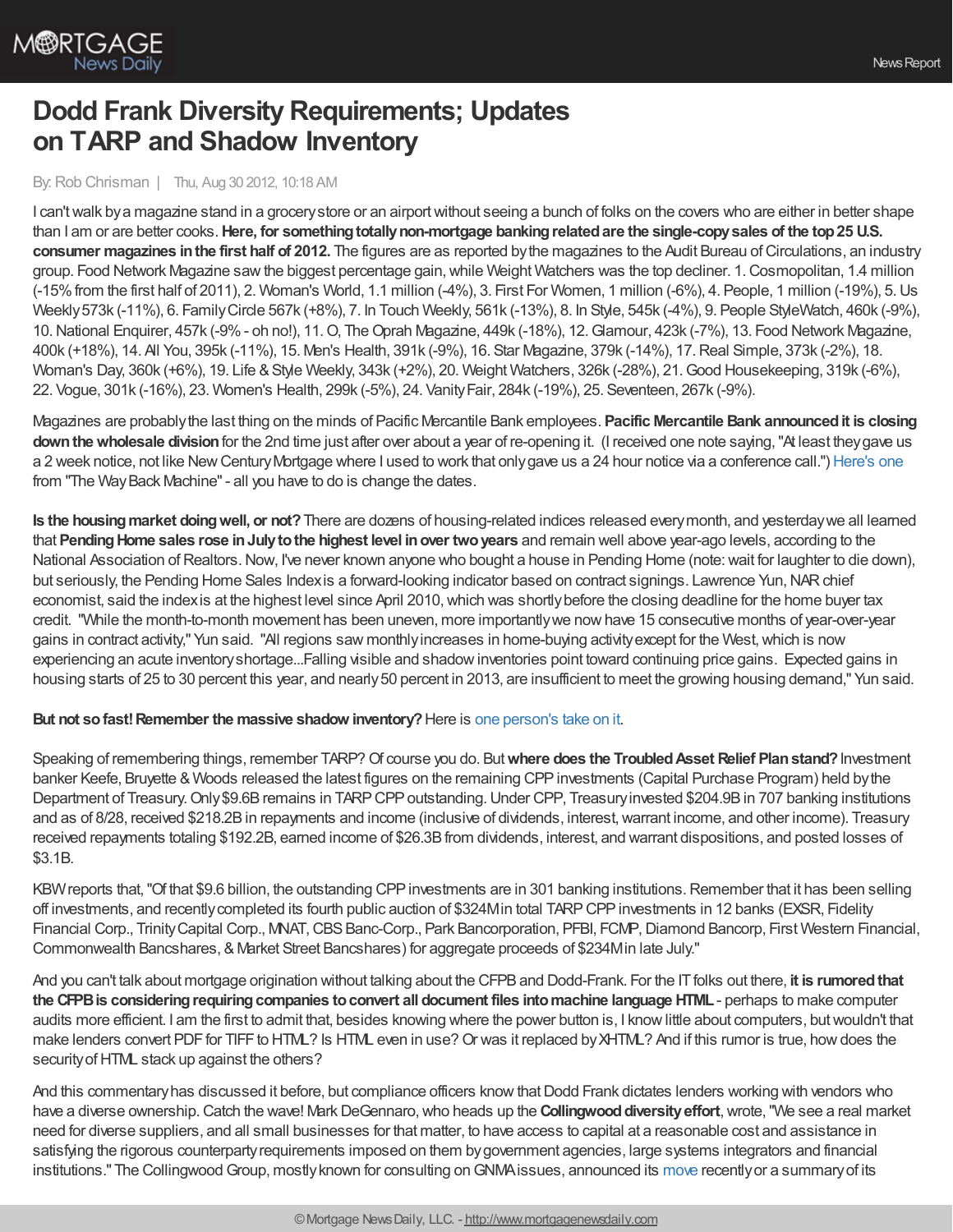## division can be seen at collingwoodassetmanagement.com. (To reach Mark, his e-mail is MDeGennaro@Collingwoodllc .com.)

And this note from Jay Patel with Salataris. "In the past few months, we have seen a significant increase in vendor and supplier diversity questionnaires. Both vendors and suppliers are required to put together policies and procedures in order promote diverse business participation for clients theywant to do business with. The questions range from requiring vendors and suppliers to put a dollar and percentage goal of supplier diversityto providing a list of existing diverse suppliers currentlyused. What I am seeing is both vendors and suppliers are unsure of howto verifywhether or not their vendors and suppliers hold anyform of diverse supplier certification. As we know, the CFPBwill begin asking regulated entities the same questions in the upcoming months to ensure their interests are aligned with the CFPBOffice of Minorityand Women Inclusion. In essence, vendors and suppliers should begin taking a look at their vendors and suppliers and begin asking whether or not they have any diverse supplier cert." (As a side note, Salataris recently hired Gary Vandeventer - MERS VP for Product Division - to assist it in its sub-servicing and MERS third party annual audits. If you want to reach Jay, write to him at jpatel@salataris .com or learn more about his firm salataris.com.)

Nothing like some recent agency, investor, and lender updates to give one a flavor for lending and compliance trends:

First, I received this note from WendyBarnettwith DataQuick: Fannie Mae has no bulletin to be found, but has been notifying clients in person and byphone thatCustom DU(CDU) will no longer accept newsubmissions after September 30, 2012 and resubmissions after December 31, 2012. This was a tool that used the DU engine to also provide decisioning on non-Fannie Mae Ioans. DataQuick has been providing a solution for several lenders,with our Mindbox- Art Enterprise component framework for Pre-Qualification, Product, Pricing and Automated Underwriting." Shoot Wendy an e-mail if you have questions about this: wbarnett@dataquick .com.

**Pacific Union** has added a VAStandard and VASpecialty product to their offerings. These are available in FLOW to any seller who has been approved to deliver VAloans to Pacific Union provided that they comply with the requirements outlined in the VAlending handbook. Both products are 30-year fixed rate loans that permit amounts of up to \$625,000 and purchase, cash out, and IRRRL transactions. VA Specialty is available to borrowers with minimum FICO scores of 560 for conforming base loan amounts and 600 on high balance base loan amounts and permits 100% purchase, cash out, and IRRRL financing. The VAStandard product requires a minimum FICO score of 620 and allows for 100% purchase and IRRRL financing and 90% cash out financing. Any lock requests submitted to Pacific Union on or after July25th are subject to a loan amount minimum of \$50,000. This is effective for all loan types.

Some weeks back **SunTrust** updated multiple guidelines within the Non-Permanent Resident Alien Guidelines, as well as its Permanent Resident Alien Requirements. The revised SunTrust Mortgage Declining Market Indexreflects a change for the state of Arizona. For loans under the Keyloan program and Jumbo Solution Second Mortgage loan program, SunTrust no longer includes the Tucson/Pima County Metropolitan Statistical Area (MSA) as a moderatelydeclining market. And it clarified the mortgage historydocumentation requirements for the KeyLoan program.

In late July**Flagstar** told clients that it is performing a prefunding reviewof all Delegated loans to ensure all applicable documents and disclosures are submitted in the loan package.

The head of **FEMA**announced on July23, 2012 that disaster aid has been made available in the State of West Virginia to assist in recovery from the effects of severe storms and straight-line winds during the period of June 29, 2012 through July1, 2012. For loans secured by properties, in the designated disaster areas, and appraised prior to the Federal Government / StateGovernment declaration, the following post-disaster guidelines will apply. An exterior re-inspection must be completed. The re-inspection should be completed on FHLMC Form 442 / FNMAForm 1004D. The re-inspection must be completed bythe original appraiser. The re-inspection must contain an exterior photo of the property, as evidence of no damage. The appraiser must provide a certification stating that the propertyis free from damage, and is in the same condition (or better) as when previouslyinspected and appraised. The appraiser must include anyappropriate commentary concerning negative conditions which would affect the marketabilityof the property.

## *(With Isaac camped out in the South,watch for an increased number of disaster updates.)*

Non-warrantable condominiums are not eligible for non-same servicer. Please check this link to **HUD's [CondominiumList](https://entp.hud.gov/idapp/html/condlook.cfm)** to verifyif a condo project is on the exclusionarylist or not. There are a fewdifferent statuses: Anything declined (and therefore ineligible) would show up as Rejected.Other statuses (Approved, Approved - Expired, Withdrawn, or not on the list) would fall under eligible. The FHAStreamline FAQ, Exh 02-281 will be updated to reflect this information and posted to MEME.

**Frankly, there isn't much going on in the markets**. Europe seems to be finishing up August vacations, here in the U.S. vacations are going full bore. Here in the States analysts are jawboning over what might or might not come out of Bernanke's speech in Jackson Hole concerning more Qualitative Easing: QE3. Interestingly, given the Wall Street research pieces I've seen, most do agree that Jackson is likely to disappoint. By the end of the day on Wednesday Treasuries recorded a modest sell-off with 10-year notes marked lower by about .125